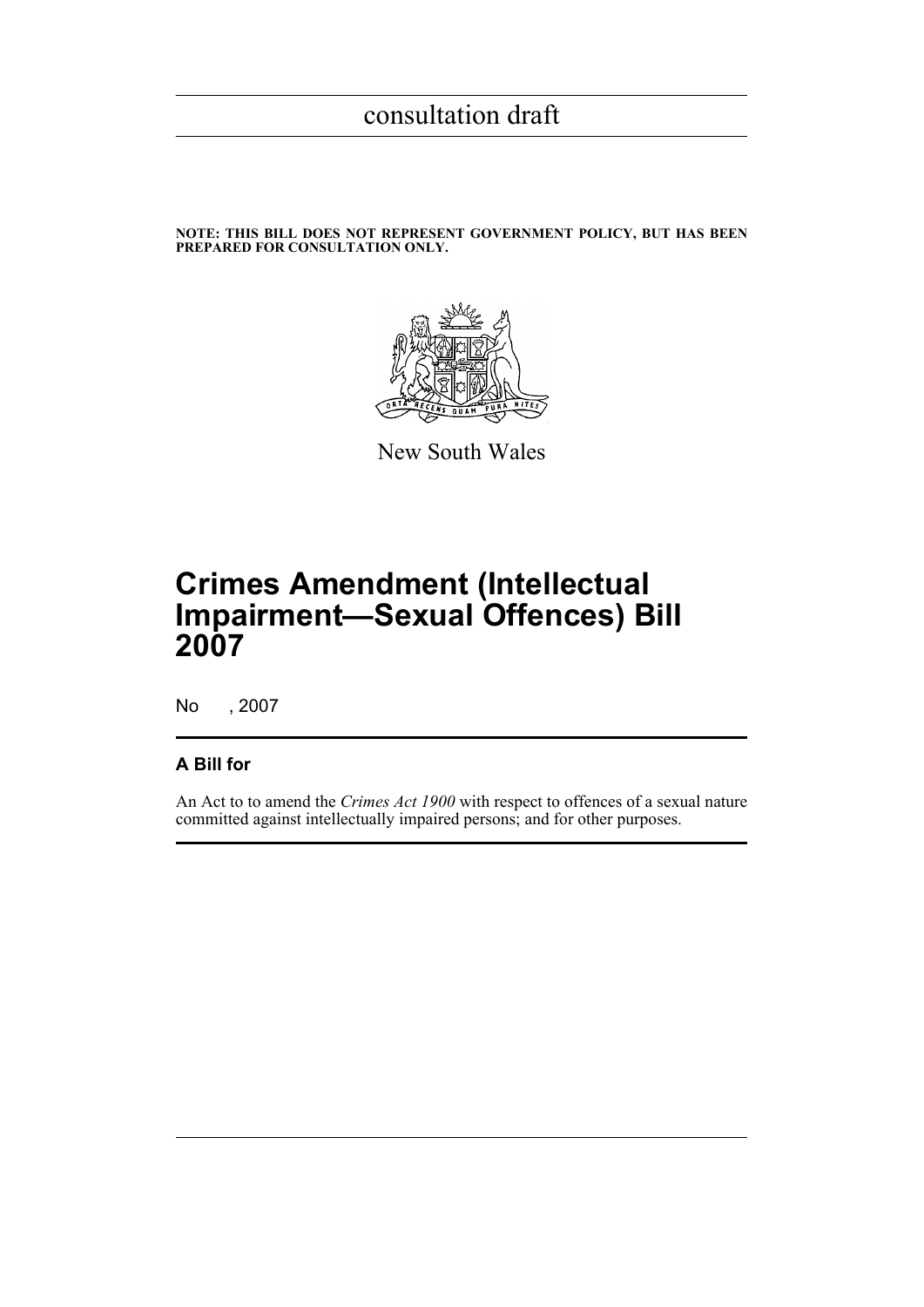Clause 1 Crimes Amendment (Intellectual Impairment—Sexual Offences) Bill 2007

### **The Legislature of New South Wales enacts:**

### **1 Name of Act**

This Act is the *Crimes Amendment (Intellectual Impairment—Sexual Offences) Act 2007*.

### **2 Commencement**

This Act commences on a day or days to be appointed by proclamation.

### **3 Amendment of Crimes Act 1900 No 40**

The *Crimes Act 1900* is amended as set out in Schedule 1.

### **4 Repeal of Act**

- (1) This Act is repealed on the day following the day on which all of the provisions of the Act have commenced.
- (2) The repeal of this Act does not, because of the operation of section 30 of the *Interpretation Act 1987*, affect any amendment made by this Act.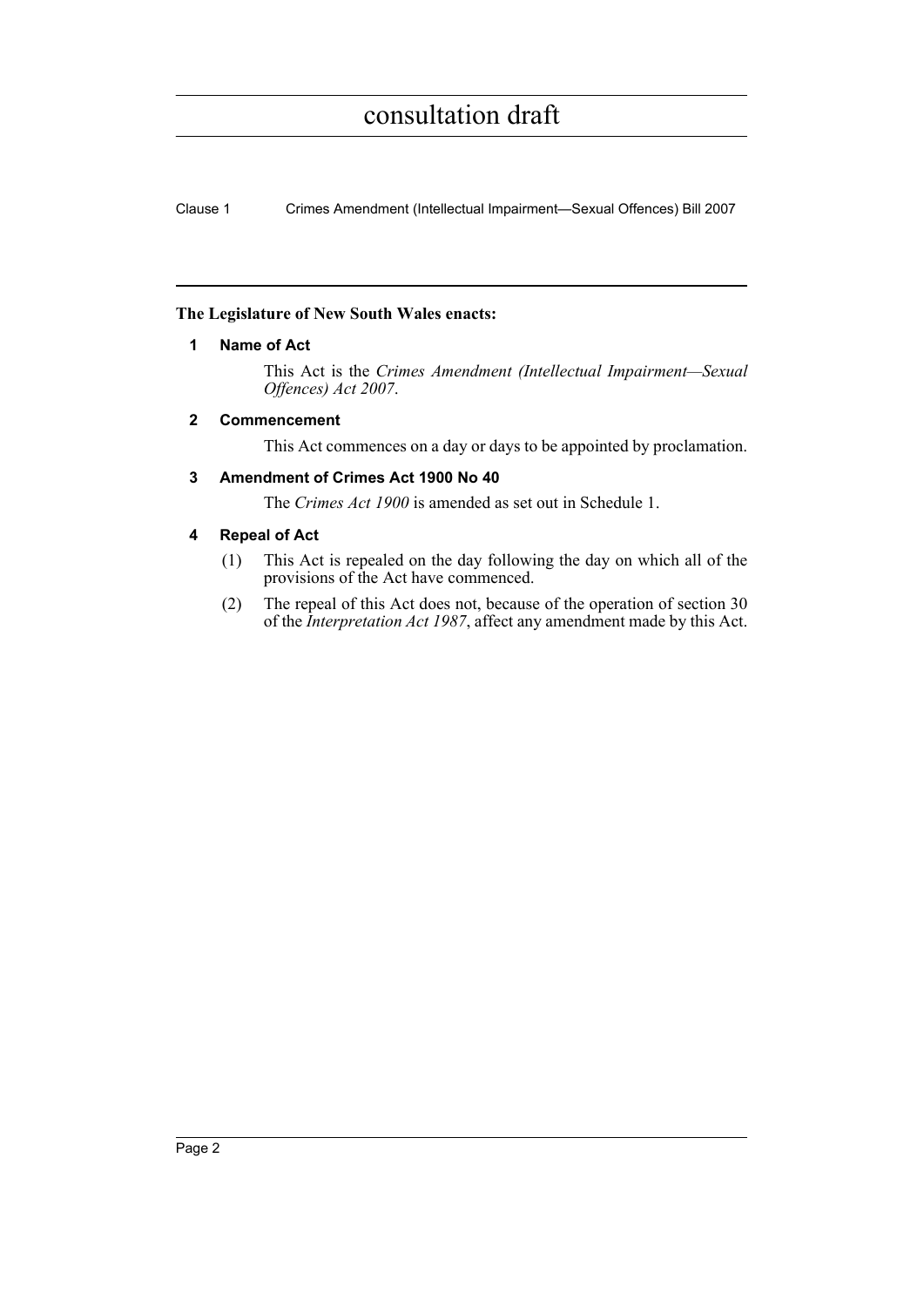Crimes Amendment (Intellectual Impairment—Sexual Offences) Bill 2007

Amendment of Crimes Act 1900 New York 1900 New York 1900 New York 1900

## **Schedule 1 Amendment of Crimes Act 1900**

(Section 3)

**[1] Section 61H Definition of "sexual intercourse" and other terms**

Omit "or 61O" from section 61H (3). Insert instead ", 61O or 66F (6) and (7)".

**[2] Sections 61J (2) (g), 61M (3) (e), 61O (3) (d), 66C (5) (f), 80A (1), paragraph (g) of the definition of "circumstances of aggravation" and 80C (b)**

Omit "serious intellectual disability" wherever occurring.

Insert instead "serious intellectual impairment".

### **[3] Section 66F**

Omit the section. Insert instead:

### **66F Sexual intercourse and other sexual acts—intellectual impairment**

(1) **Definitions**

For the purposes of this section, a person is *intellectually impaired* if the person has:

- (a) an appreciably below average general intellectual function, or
- (b) a cognitive impairment (including dementia or autism) arising from, or as a result of, a brain acquired injury, neurological disorder or a developmental disorder, or
- (c) any other intellectual disability,

that results in the person requiring supervision or assistance in connection with daily life activities.

(2) For the purposes of this section, *special care facility or program* means a facility or program providing services to intellectually impaired persons, whether or not the services are provided voluntarily or for fee or reward, and includes any such services provided at a person's home.

### (3) **Sexual intercourse—carers of intellectually impaired persons**

A person (*the offender*) who has sexual intercourse with an intellectually impaired person who is (whether generally or at the time of the sexual intercourse only) being cared for by the offender in connection with a special care facility or program is guilty of an offence.

Maximum penalty: imprisonment for 10 years.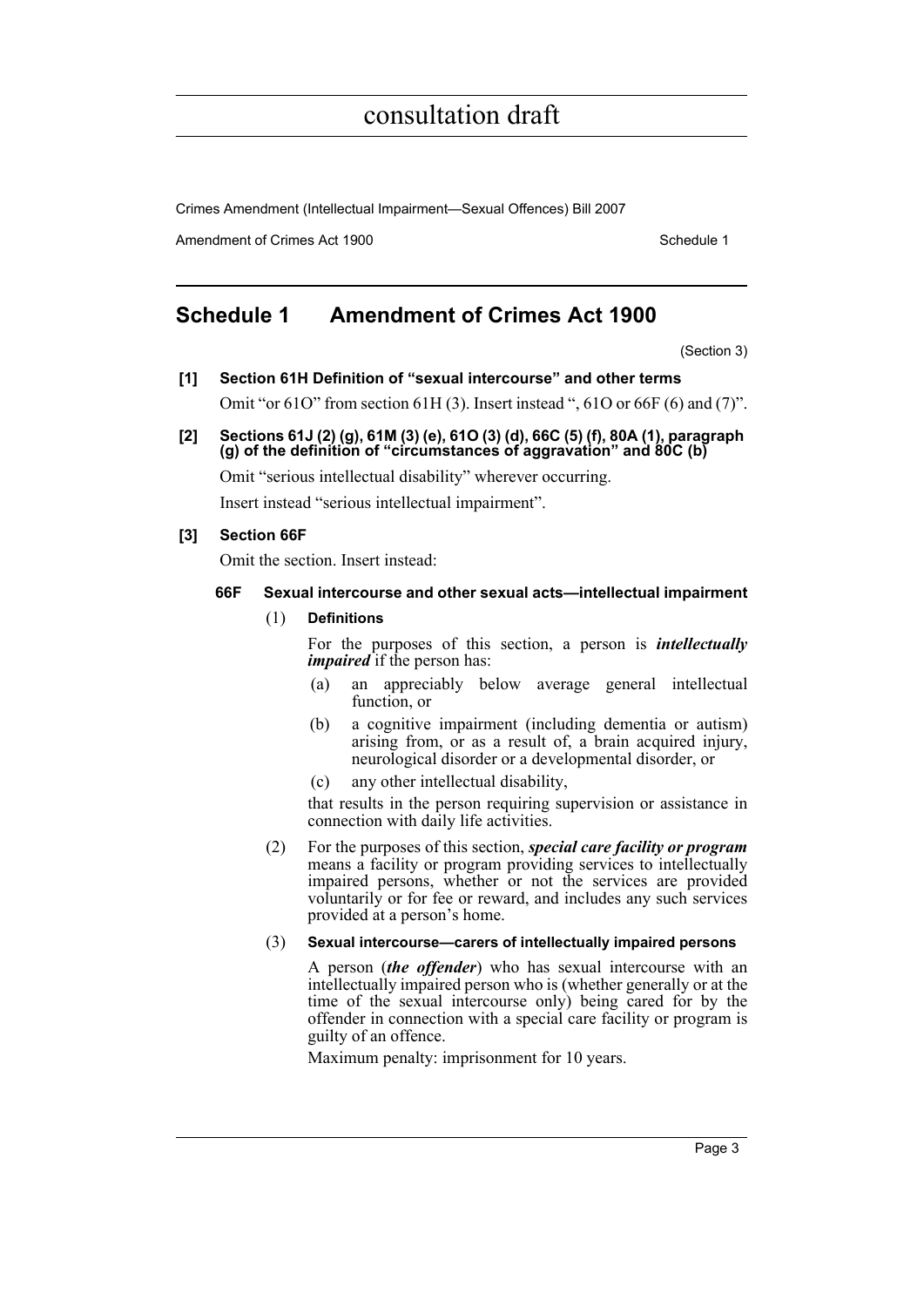Crimes Amendment (Intellectual Impairment—Sexual Offences) Bill 2007

Schedule 1 Amendment of Crimes Act 1900

### (4) **Sexual intercourse—persons taking advantage of intellectually impaired persons**

A person who has sexual intercourse with an intellectually impairer person, with the intention of taking advantage of the intellectually impaired person's vulnerability to sexual exploitation, is guilty of an offence.

Maximum penalty: imprisonment for 8 years.

### (5) **Indecent assault—carers of intellectually impaired persons**

A person (*the offender*) who assaults an intellectually impaired person and, at the time of, or immediately before or after, the assault, commits an act of indecency on or in the presence of the intellectually impaired person who is (whether generally or at the time of the assault only) being cared for by the offender in connection with a special care facility or program is guilty of an offence.

Maximum penalty: imprisonment for 6 years.

#### (6) **Indecent assault—persons taking advantage of intellectually impaired persons**

A person who assaults an intellectually impaired person and, at the time of, or immediately before or after, the assault, commits an act of indecency on or in the presence of the intellectually impaired person, with the intention of taking advantage of the intellectually impaired person's vulnerability to sexual exploitation, is guilty of an offence.

Maximum penalty: imprisonment for 4 years.

### (7) **Acts of indecency—carers of intellectually impaired persons**

A person (*the offender*) who commits an act of indecency with or towards an intellectually impaired person, or incites an intellectually impaired person person to an act of indecency with or towards the offender or another person, is, if the intellectually impaired person is (whether generally or at the time the act occurs only) being cared for by the offender in connection with a special care facility or program is guilty of an offence.

Maximum penalty: imprisonment for 2 years.

#### (8) **Acts of indecency—persons taking advantage of intellectually impaired persons**

A person (*the offender*) who commits an act of indecency with or towards an intellectually impaired person, or incites an intellectually impaired person to an act of indecency with or towards the offender or another person, with the intention of